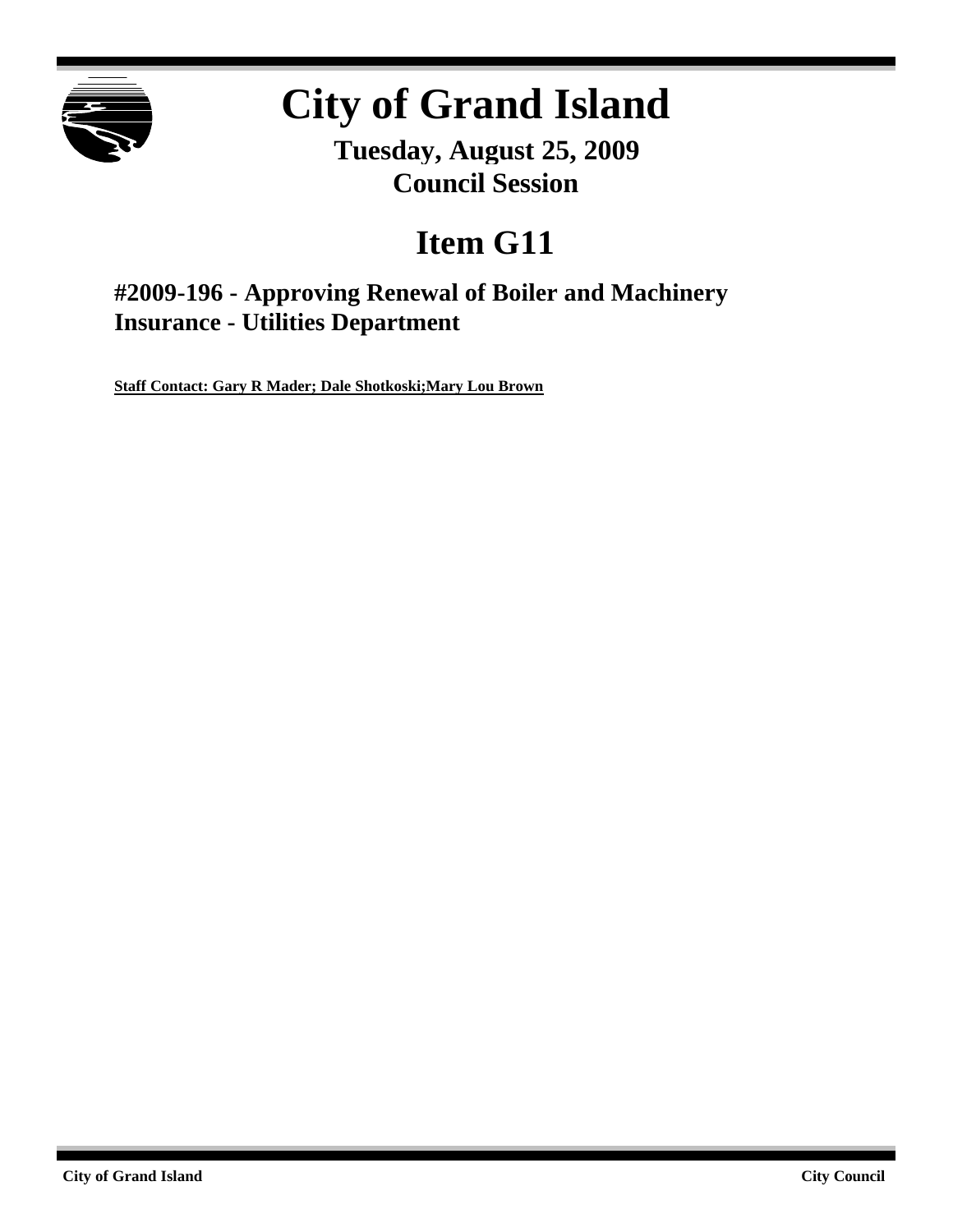# **Council Agenda Memo**

| From:           | Gary R. Mader, Utilities Director<br>Dale Shotkoski, City Attorney<br>Mary Lou Brown, Finance Director |
|-----------------|--------------------------------------------------------------------------------------------------------|
| <b>Meeting:</b> | <b>August 25, 2009</b>                                                                                 |
| Subject:        | Boiler and Machinery Insurance – Utilities Department                                                  |
| Item $#$ 's:    | $G-11$                                                                                                 |
| $Presenter(s):$ | Gary R. Mader, Utilities Director                                                                      |

### **Background**

The Utilities Department Boiler and Machinery Property Peril and Fire coverage insurance is up for renewal as of October 1, 2009. This insurance is specifically designed for Electric Utilities and is readily adaptable to the Water Utility, which is also included in the coverage. The Utilities Department's insurance provider, FM Global, provided the attached proposal for renewal of the present coverage.

Key provisions included in the proposed renewal are an increase in the insured valuation of \$605,998, increasing the total valuation for insurance coverage to \$440,304,760; and a premium reduction of \$18,010, reducing the annual premium from \$393,651 for the current year, to \$375,641 for the 2009-2010 year.

Additionally, in the proposal, there are provisions for terrorism coverage. The City Council firmly rejected the terrorism coverage several years ago, and it has not been included in subsequent renewals. Price quotes for terrorism coverages are provided in the proposal along with a Policy Holder Disclosure form for execution by the City, either accepting or rejecting terrorism coverage. The complete policy is available in the Utilities and Finance offices for review. The renewal proposal and proposed policy have been reviewed by the Legal and Finance Departments.

### **Discussion**

The premium for the renewal of the Boiler and Machinery, Property Peril, and Fire coverage is \$375,641, which is a 4.6% decrease from the current policy premium.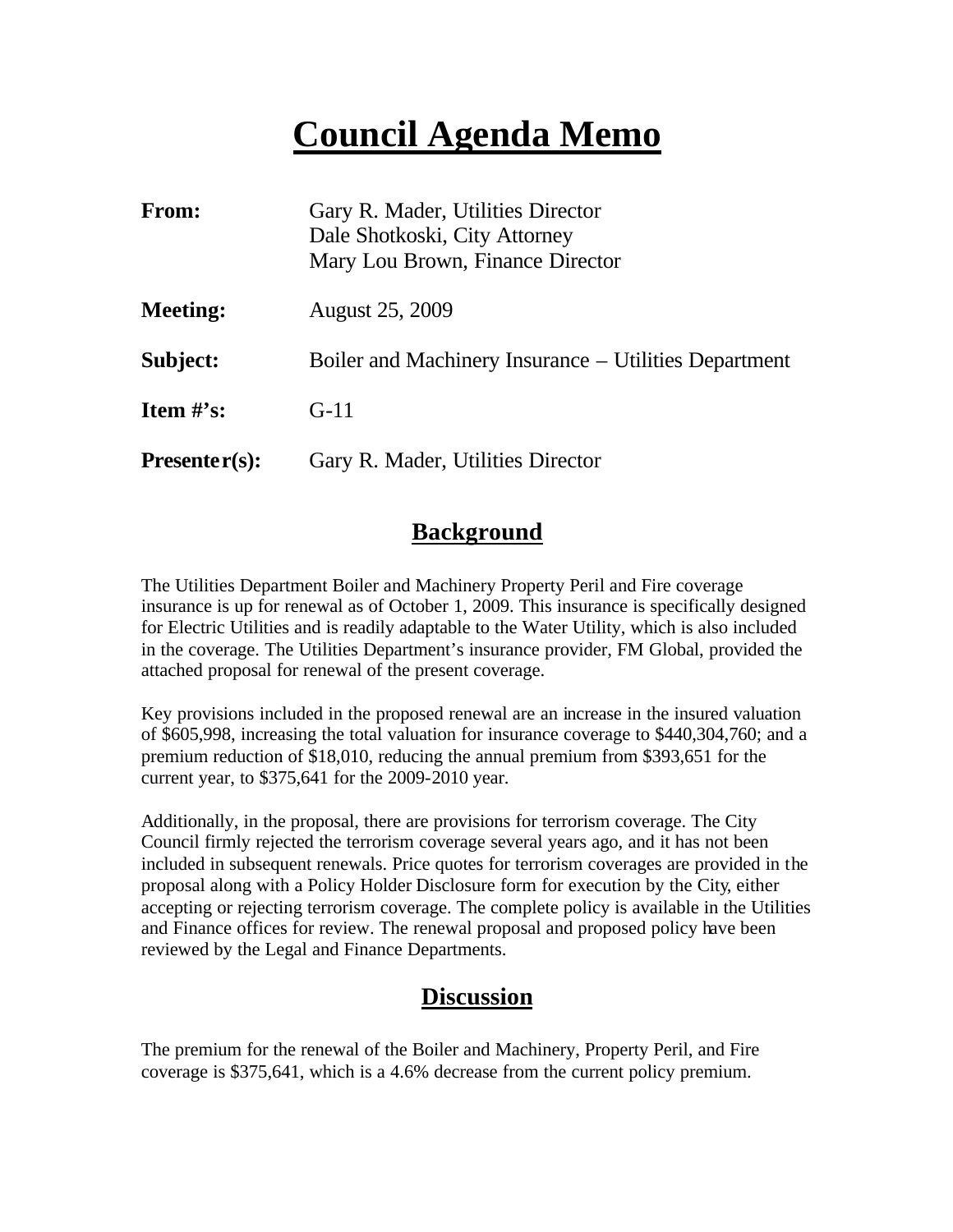Utility and Finance staff have had additional discussion regarding the Terrorism Coverage. The annual premium to add that coverage is \$21,631. The probability that a relatively remote location in the central part of the nation would be targeted for a terrorist attack is evaluated as very unlikely. However, given the demonstrated high magnitude of destruction resulting from a terrorist attack, the potential loss from such an attack could be very high. It is estimated that an attack similar to the Oklahoma City Federal Building, at a high value target such as the Platte Generating Station (PGS), could result in damages in excess of \$100,000,000. For perspective, the annual premium adder is roughly equivalent to one day's fuel use at PGS.

### **Alternatives**

It appears that the Council has the following alternatives concerning the issue at hand. The Council may:

- 1. Move to approve
- 2. Refer the issue to a Committee
- 3. Postpone the issue to future date
- 4. Take no action on the issue

### **Recommendation**

City Administration recommends that the Council approve renewal of the Utilities Department's Boiler and Machinery, Property and Peril, and Fire Insurance with FM Global, and, if Council agrees, authorization of the Utilities Director to execute the Notice of Terrorism Insurance Coverage form to add that coverage.

### **Sample Motion**

Move to approve acceptance of the FM Global insurance for the Utilities Department, with authorization to accept the Terrorism Coverage.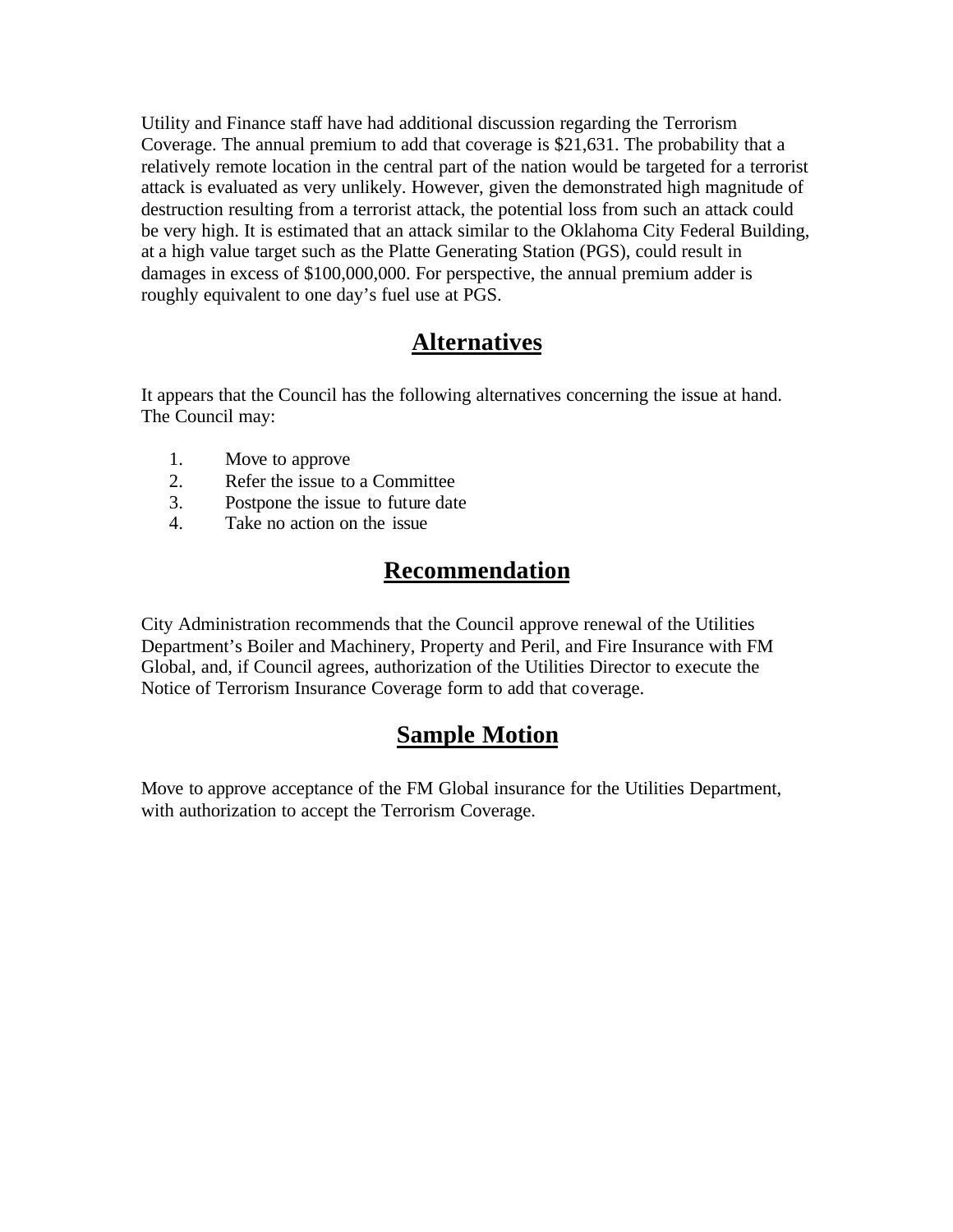City of Grand Island August 12, 2009

enteration de constant de

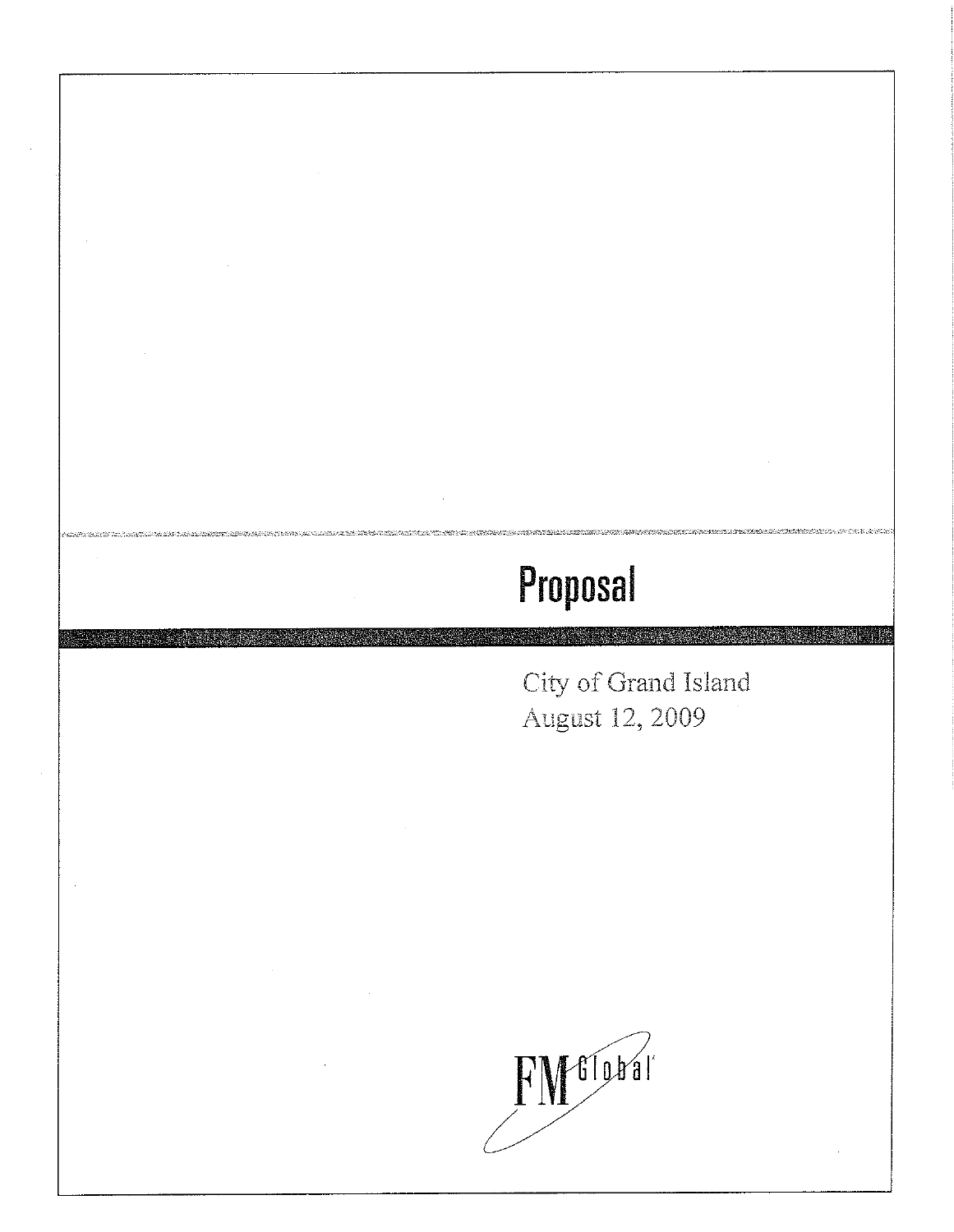

### **Overview**

We remain committed to protecting The City of Grand Island, with strong engineering support and a stable insurance program that addresses your coverage and exposure needs. The assistance and support you will continue to receive from our loss prevention staff will only serve to increase the protection you are striving for in your programs. With this strong and secure foundation we want to continue our efforts to align and focus on your priorities and internal risk improvement programs.

#### Accomplishments

We want to recognize the tremendous success you have had in physical risk improvement over the last year!

The Service garage and warehouse, electrical utilities warehouse and Phelps Control Center are now protected with an automatic sprinkler system. The instrumentation room at the Platte Station has also been fitted with automatic sprinkler protection.

At the Burdick Station, the stop and control valves have been dismantled and the fuel burner combustion safety controls have been inspected and tested.

#### **Client Service Plan / Risk Improvement Plan**

As indicated above this proposal is more that a summary of coverage terms and pricing. This section summarizes future action plans to continue to improve the risk. We use the Client Service Plan as the tool to keep focus.

The cooling tower at Burdick is to be replaced in the near future. We want to continue to collaborate with you on this risk reduction and any plans you have with reducing the similar risk at the Platte station.

We want to take the opportunity to now grow with you. We can do that by taking a proactive look into the future with you concerning any new projects. It is our objective to continue to help you "enhance the Quality of Life in the Grand Island Community"...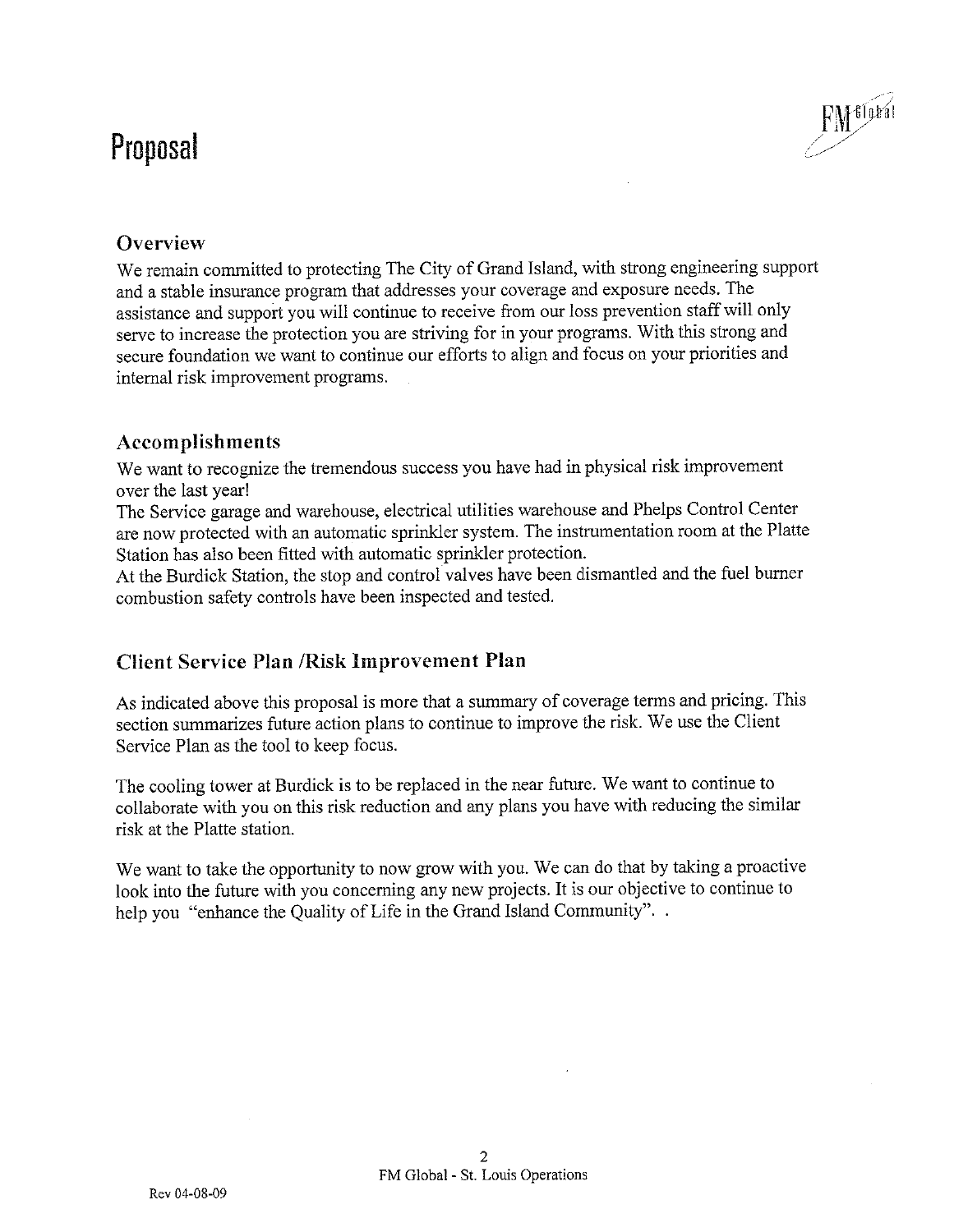

### Insurance

As a mutual insurance company, we are committed to the best interests of our policyholders. We continually strive to improve our products and services. Later in this presentation are some enhancements that will be in the renewal policy.

Contract Certainty - an issue of utmost importance to our relationship, we pride ourselves on ensuring that documentation reflecting our agreements is provided in a timely manner. With agreement to all renewal terms, if an order to bind coverage as outlined herein is confirmed at least five business days prior to renewal, FM Global will guarantee that the policy will be delivered prior to the renewal date.

### **Financial Strength and Business Model**

#### **Financial Strength and Stability**

Despite the tumultuous economy, FM Global maintains a solid balance sheet with ample liquidity to meet policyholder obligations. As of December 31, 2008 FM Global had cash and short-term investments of US \$1 billion. Gross Premium in force was US \$4.5 billion. With Policyholders' Surplus at US \$4.6 billion, the 9% growth of the compounded annualized rate since January 2000 compared favorably to 5% reported for the industry for this period.

FM Global's ability to provide stable capacity and meet its obligations to policyholders has been confirmed by major industry rating agencies, principally:

In December 2008 A.M. Best affirmed FM Global's A+ (Superior) rating, citing FM Global's "solid operating performance" and "extremely strong capitalization". An A+ rating is assigned to those insurers with "a very strong ability to meet their ongoing obligations to policyholders", according to A.M. Best, who also noted FM Global as a "market leader" with significant market share and policyholder retention as a result of its "stable capacity, unmatched engineering, global reach, loss prevention technology and shared commitment to property preservation . . ." for its policyholders.

In March 2009 Fitch Ratings affirmed FM Global's AA (Very Strong) rating, the highest among tier-one competitors. Fitch states that they "view FM Global's engineering capabilities and loss prevention services as key advantages that are difficult for competitors to replicate, and believe this expertise will result in sustainable underwriting results that are better than peers."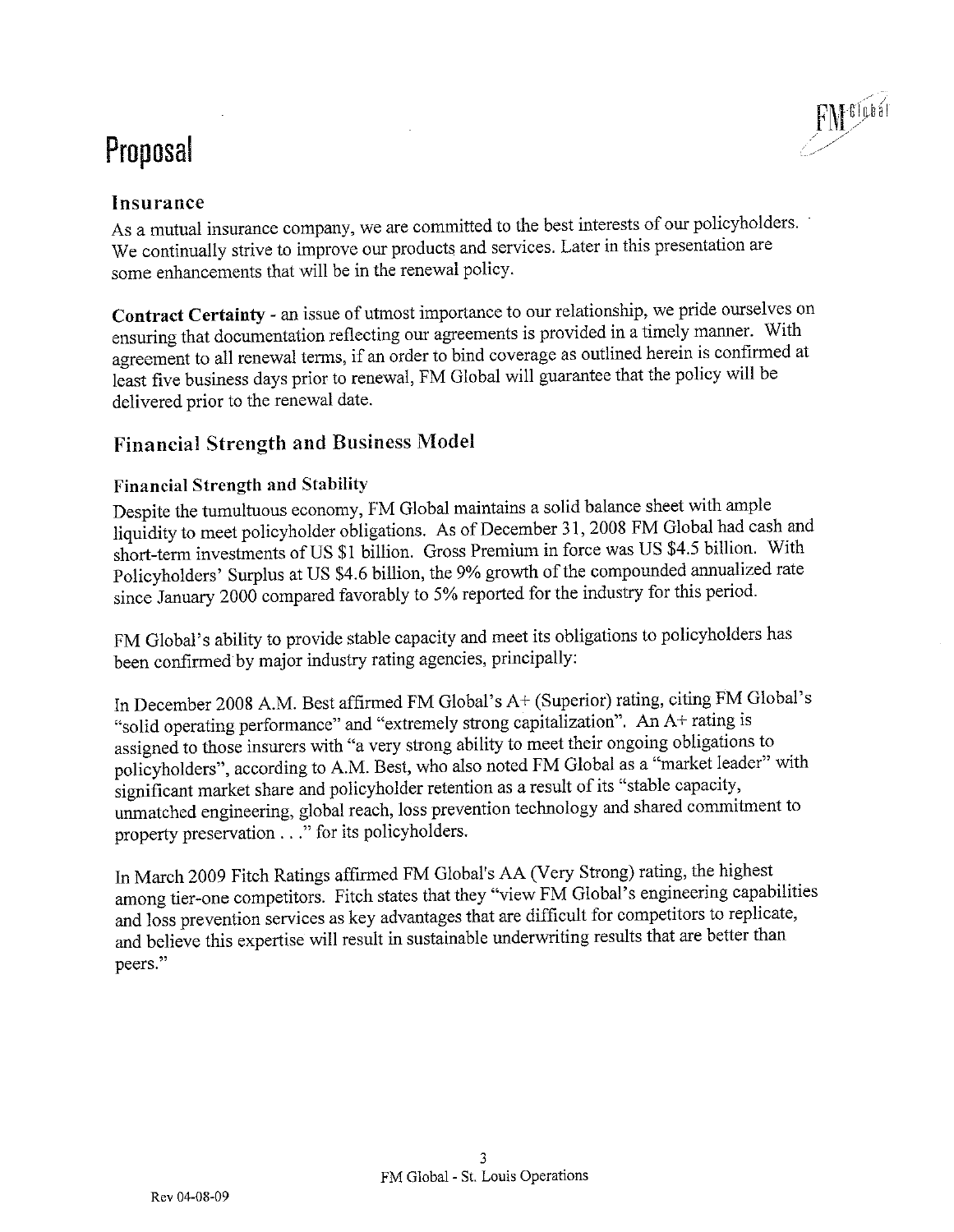#### **Mutual Ownership**

As a mutual company, our clients are our owners. Our difference is the ability to absorb and tolerate volatility. The value to our clients is large, stable capacity and the ability to focus on understanding the risk.

**FMTION** 

Our philosophy as a mutual company is that to meet our customers' needs we must maintain open lines of communication. Through our Board of Directors, Regional Advisory Boards and Risk Management Executive Councils, senior management receives input from a representation of major insureds. Many positive changes in our operations including the development of new products have been made as a result of these discussions.

As a mutual company, FM Global is able to share our positive results with clients instead of having to return the money to shareholders. We have been able to deliver this benefit in a number of ways including:

Membership Credits - we have distributed four Membership Credits with a total of  $\blacksquare$ nearly US \$1.3 billion returned to our policyholders since 2001.

The City of Grand Island's Membership Credit for 2008 was USD51,323.

Increased Program Stability - as our capacity expands we are less reliant on facultative reinsurance and therefore overall market conditions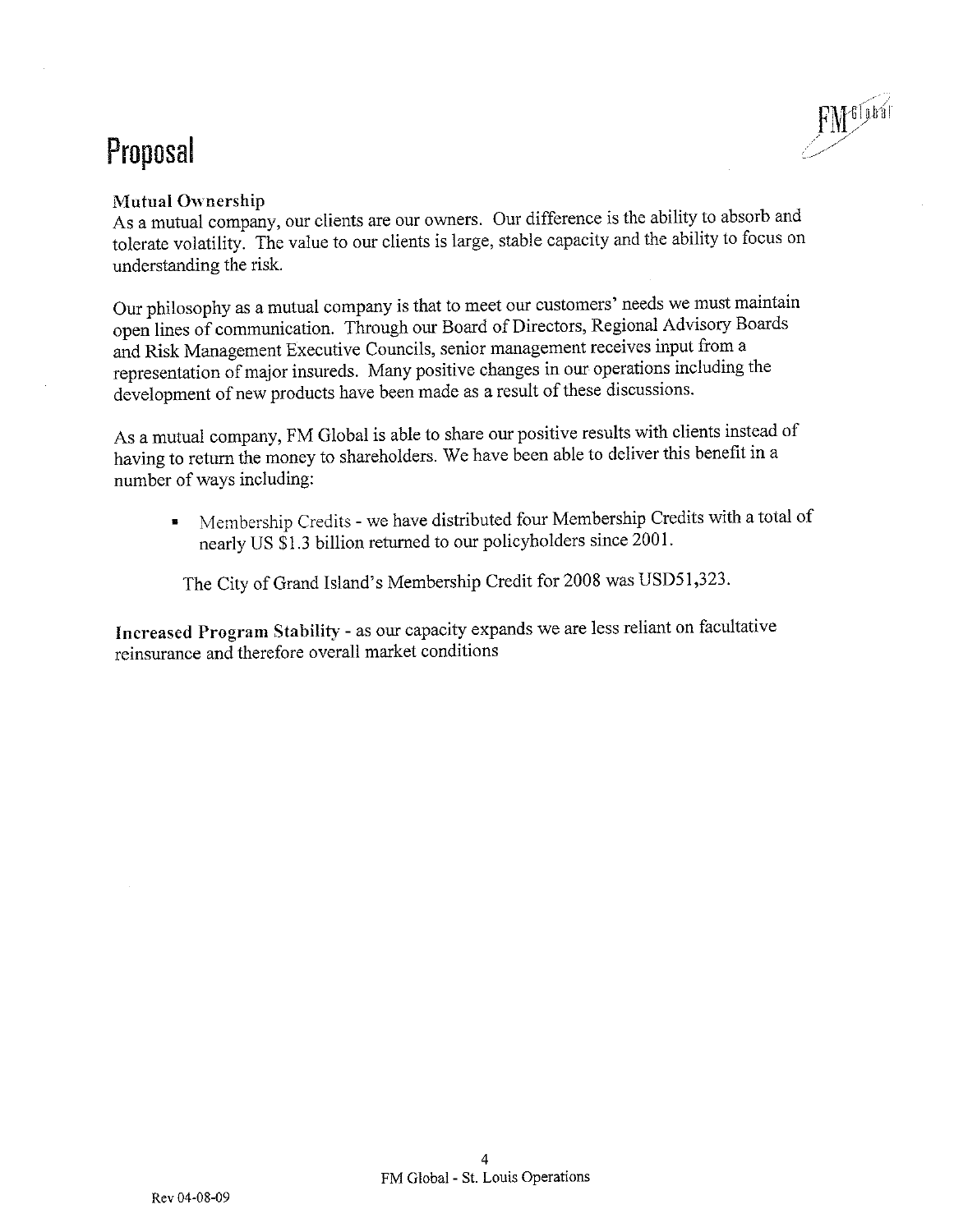

#### **Base Policy Changes**

FM Global continually strives to provide market-leading products and services. This includes our policy. Our client/owners have told us that clear articulation and understanding of their policy are important. As a result, the latest standard version of our policy incorporates several changes, all aimed at increasing the understanding of coverage and contract certainty for our clients. None of the new language will change coverage intent or the way in which claims are adjusted  $-$  with the exception of percent deductible calculation which is now *less restrictive*:

- 1. Hurricane losses across the industry have demonstrated the need for the clearest possible language for coverage involving the perils of Flood and Wind. As a result, the following changes have been made:
	- a. The Flood definition has added more verbiage to make clear that Flood means all flood damage regardless of the cause of the water's presence at a location. For example:
		- Sea or storm surge and tides that are caused by driving wind are considered Flood, not Wind.
		- The word *tsunami* has been added, even though the event itself is caused by earthquake.
		- The release of water from a collapsed dam inundating a location is also considered Flood, rather than collapse.
	- b. The Wind definition continues to state damage caused by the direct action of wind including substance driven by wind (e.g., rain, debris, etc.), but now reinforces the intent that Wind is not considered the cause for anything included under the improved Flood definition.
- 2. Percent Deductible wording has been improved to further clarify the following:
	- Lead-in wording modified to make clear that no more than the single largest deductible will be taken on a loss.
	- Further clarification in how the Time Element deductible is calculated on a proportional basis for ensuing loss at locations other than where the physical loss occurred – no change in coverage, but ensures our clients understand this is a less restrictive approach than applying the full location Time Element value.
	- The reference to foundations has been removed from all deductible wordings, eliminating the associated value from percent deductible calculations. This is an expansion of coverage.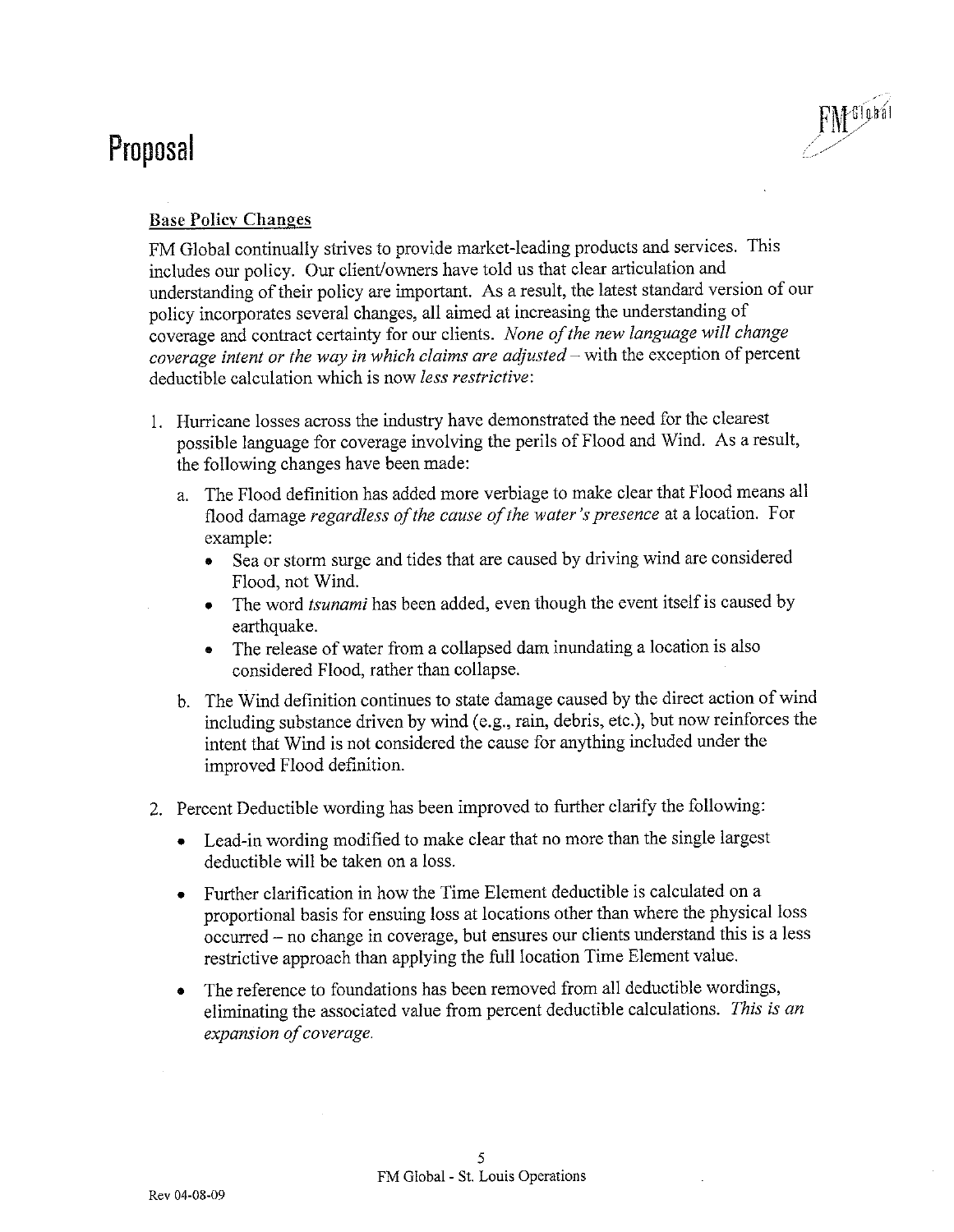

#### 3. Logistics Extra Cost (New Coverage!)

- This innovative new feature covers the Extra Cost you incur due to disruption to shipments resulting in additional rerouting costs between your locations, or between your location and a location of a direct customer, supplier, contract manufacturer or contract service provider.
- Coverage is triggered by physical damage of the type insured, to the transportation system moving your goods - regardless of whether or not the goods themselves are insured elsewhere under the policy.
- Extra Cost covered for 180 days, not to exceed the lesser of US\$5 million or 200 percent of the Normal Cost.

Note: The above does not replace or modify any of the actual terms and conditions stated in the policy. For the actual terms and conditions of your coverage, please refer to your FM Global policy.

### Additional changes from the current Policy include:

• Civil Authority – Increased distance limit from  $1,000$  ft. to 5 miles.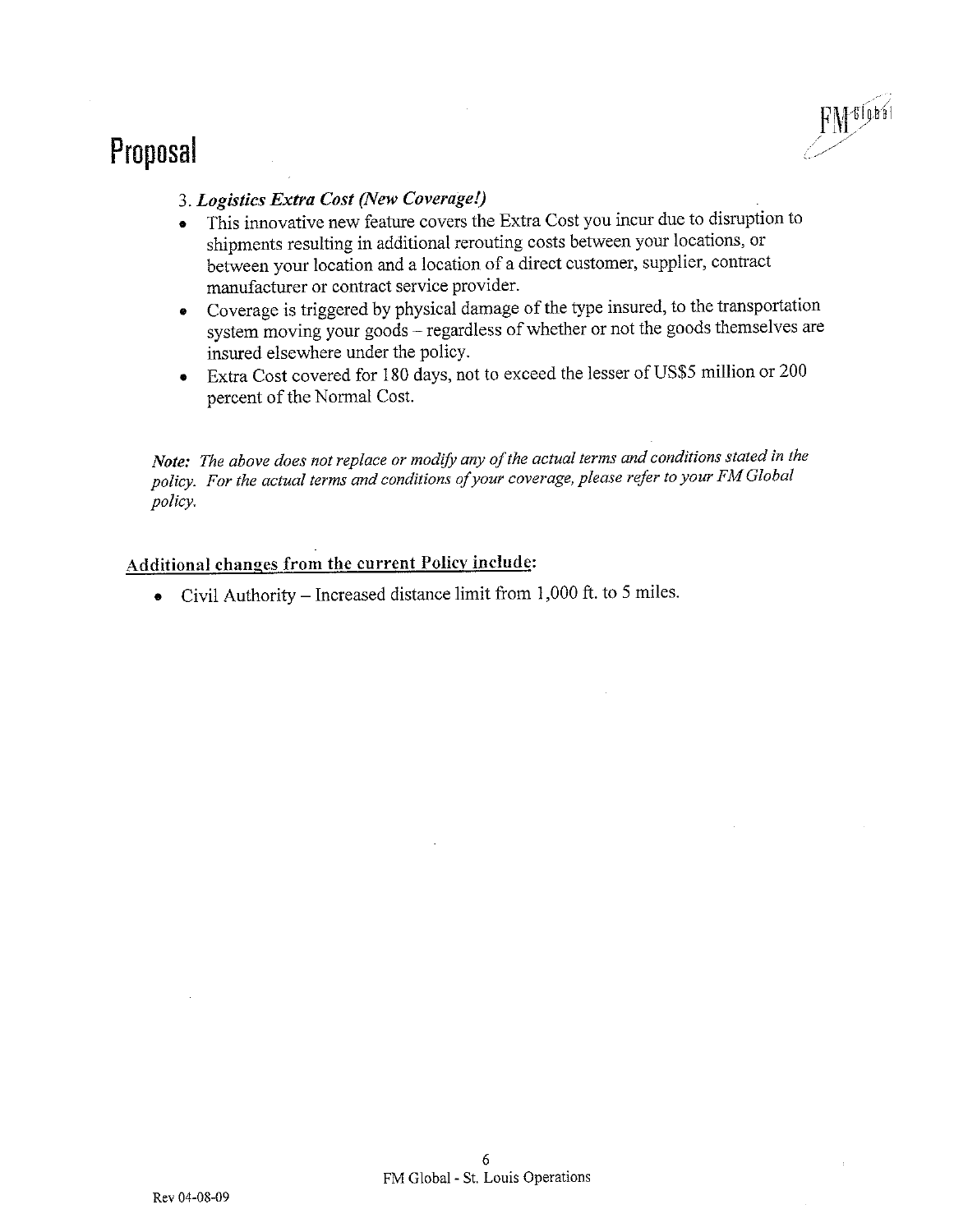**FMEILER** 

## Proposal

#### **Schedule of Locations and Values**

| Loc. No. |
|----------|
|----------|

**Address** 

100% Values

| Building              | 68,361,076  |  |
|-----------------------|-------------|--|
| Machinery & Equipment | 371,943,684 |  |
| Stock & Supplies      | Included    |  |
| <b>Total Property</b> | 440,304,760 |  |

Total Insurable Value:

2008

USD439,698,762

USD440,304,760

#### Premium

2009 2008

#### **USD375,641 All Risk** USD393,651 All Risk 0 Terrorism see attached **USD USD** 0 Terrorism

2009

Payment is due upon receipt of invoice or on the date coverage begins, whichever is later. Policies will be subject to cancellation for non-payment of premium bills.

Premium does not include various fees, taxes

Premium does not include the quote for Certified Terrorism. See the optional Terrorism quote detailed elsewhere.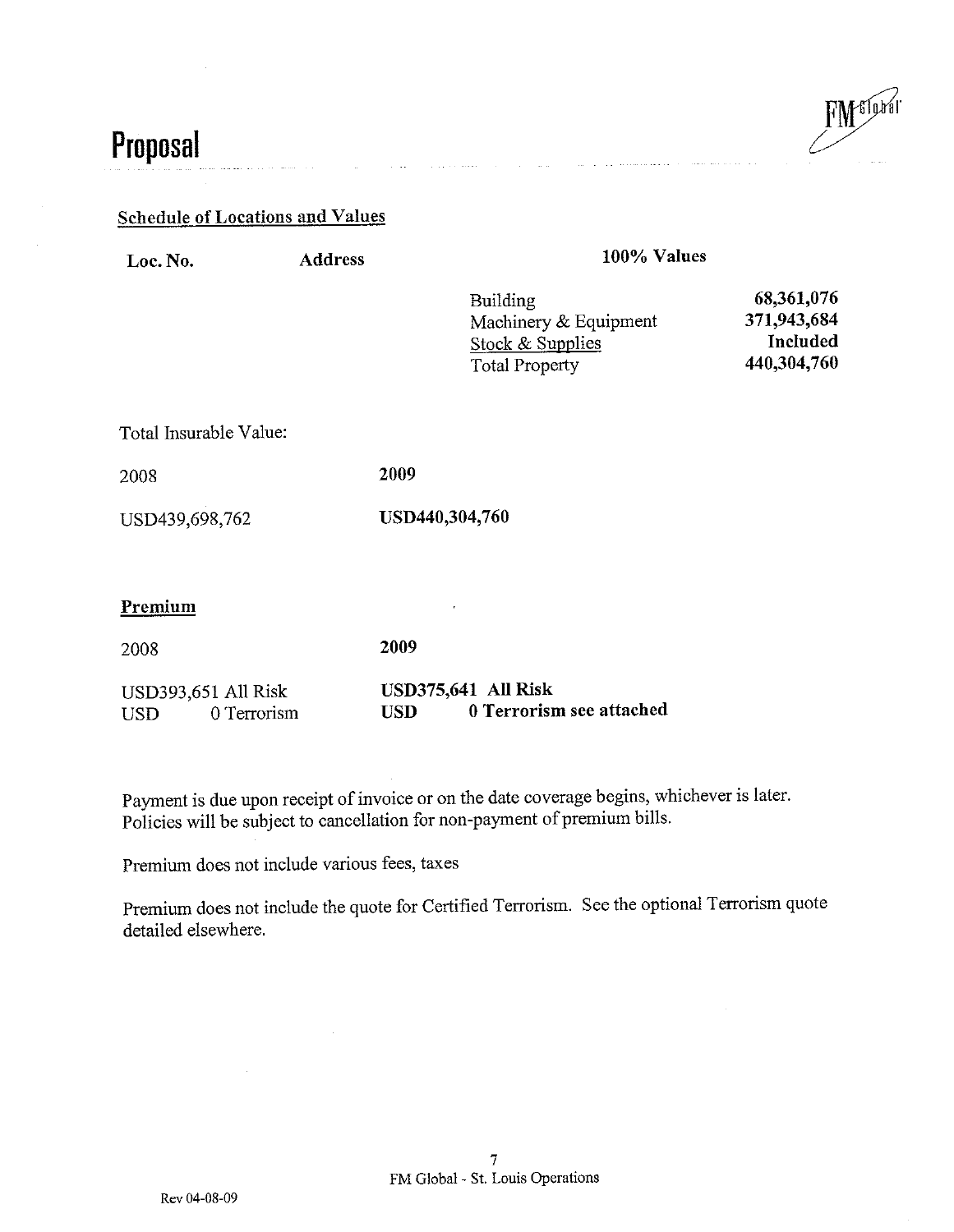#### **U.S. Terrorism**

FM flotal

The Terrorism Risk Insurance Act of 2002 as amended and extended in 2005 and again in 2007, requires that insurers advise clients, prior to the renewal date of their current policy, of their option to elect or reject terrorism coverage under the act as part of their property renewal policy. It also requires insurers to disclose the cost of such coverage for the policy term. As a brief reminder, the act provides licensed, admitted carriers with a substantial federal reinsurance backstop for terrorism acts that are certified by the Secretary of the Treasury of the United States as covered events (known as certified losses). Generally speaking, the act responds strictly to events that take place within the United States, its protectorates, territories, and possessions. The Act has been extended to expire on 31 December 2014.

Attached is the Policyholder Disclosure Notice of Terrorism Insurance Coverage document and the applicable certified terrorism endorsement. Please note the following important conditions that require your action:

The Disclosure form must be completed, signed and returned to Patrick Belding prior to the renewal policy effective date of October 1, 2009 indicating your choice to accept or decline certified coverage as part of your renewal policy.

The premium for certified coverage is USD21,631 for the term of October 1, 2009 to October 1, 2010. This premium corresponds with the annual premium stated on the Policyholder Disclosure Notice of Terrorism Insurance Coverage and does not include applicable taxes or surcharges.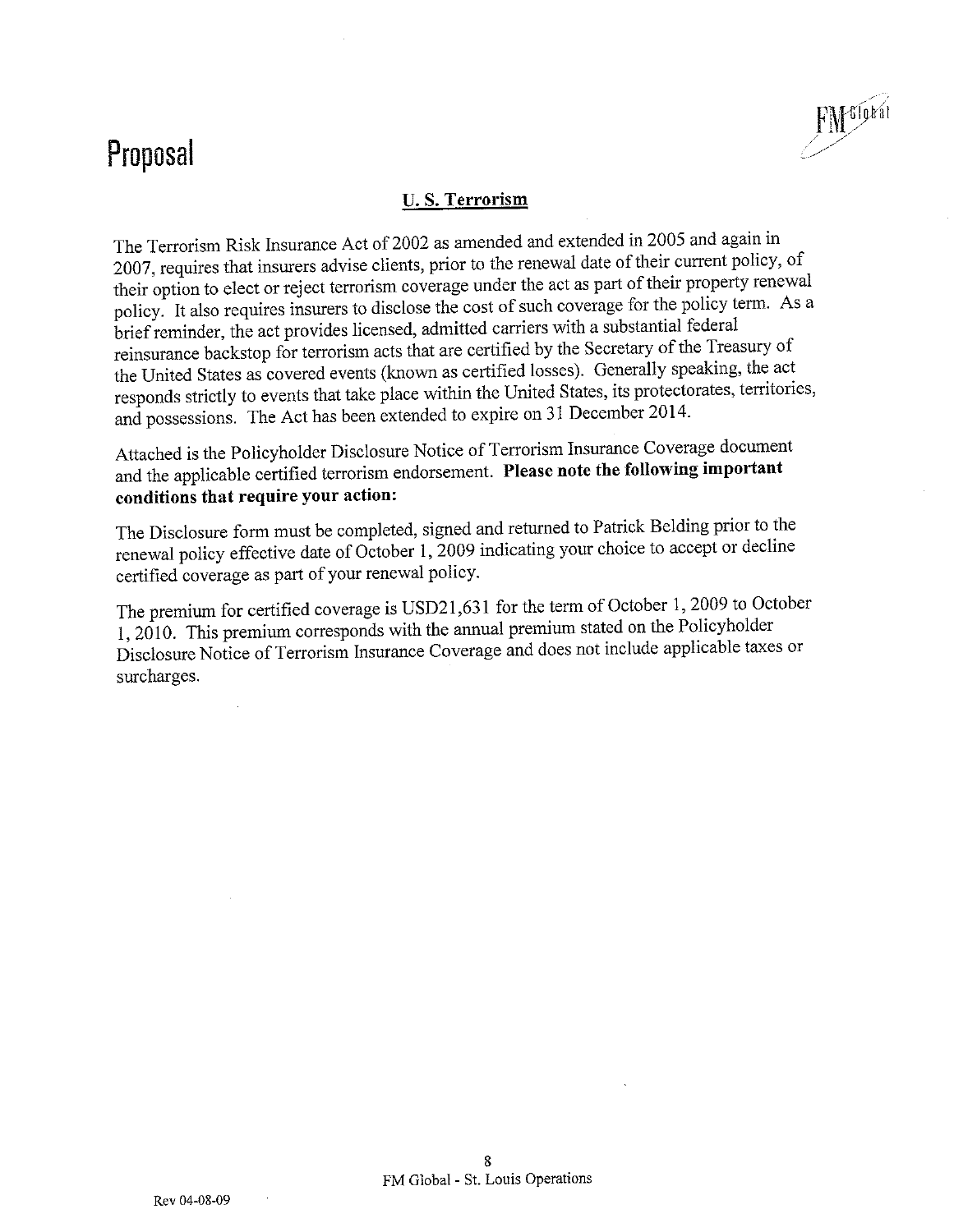### POLICYHOLDER DISCLOSURE NOTICE OF TERRORISM INSURANCE COVERAGE

Date: August 15, 2009

#### Insured Name: City of Grand Island **Account Number: 05249**

#### **Insurer Name: Factory Mutual Insurance Company**

The Terrorism Risk Insurance Act of 2002, as amended and extended in 2005 and again in 2007, gives you the right as part of your property renewal policy to elect or reject insurance coverage for locations within the United States or any territory or possession of the United States for losses arising out of acts of terrorism, as defined and certified in accordance with the provisions of the act.

YOU SHOULD KNOW THAT WHERE COVERAGE IS PROVIDED FOR LOSSES RESULTING FROM CERTIFIED ACTS OF TERRORISM, SUCH LOSSES MAY BE PARTIALLY REIMBURSED BY THE UNITED STATES GOVERNMENT UNDER A FORMULA ESTABLISHED BY FEDERAL LAW. UNDER THIS FORMULA, THE UNITED STATES GOVERNMENT GENERALLY PAYS 85% OF COVERED TERRORISM LOSSES EXCEEDING A STATUTORILY ESTABLISHED DEDUCTIBLE PAID BY THE INSURER REFERENCED ABOVE.

YOU SHOULD ALSO KNOW THAT THE TERRORISM RISK INSURANCE ACT, AS AMENDED, CONTAINS A \$100 BILLION CAP THAT LIMITS THE U.S. GOVERNMENT REIMBURSEMENT AS WELL AS INSURERS' LIABILITY FOR LOSSES RESULTING FROM CERTIFIED ACTS OF TERRORISM WHEN THE AMOUNT OF SUCH LOSSES IN ANY ONE PROGRAM YEAR EXCEEDS \$100 BILLION. IF THE AGGREGATE INSURED LOSSES FOR ALL INSURERS EXCEED \$100 BILLION, YOUR COVERAGE MAY BE REDUCED.

THE PREMIUM CHARGED FOR THIS COVERAGE IS PROVIDED BELOW AND DOES NOT INCLUDE ANY CHARGES FOR THE PORTION OF LOSS COVERED BY THE FEDERAL GOVERNMENT UNDER THE ACT.

ACCEPTANCE OR REJECTION OF TERRORISM INSURANCE COVERAGE: **UNDER** FEDERAL LAW, YOU HAVE THE RIGHT TO ACCEPT OR REJECT THIS OFFER OF COVERAGE FOR TERRORIST ACTS COVERED BY THE ACT AS PART OF YOUR RENEWAL POLICY. IF WE DO NOT RECEIVE THIS SIGNED DISCLOSURE FORM PRIOR TO THE RENEWAL POLICY EFFECTIVE DATE OF October 1, 2009 THEN YOUR RENEWAL POLICY WILL REFLECT YOUR DECISION NOT TO PURCHASE THE TERRORISM COVERAGE PROVIDED BY THE ACT.

I hereby elect to purchase coverage for terrorist acts covered by the act for an annual premium of \$21,631. This premium does not include applicable taxes or surcharges.

I hereby decline this offer of coverage for terrorist acts covered by the act.

Policyholder / Applicant Signature

Print Name

Date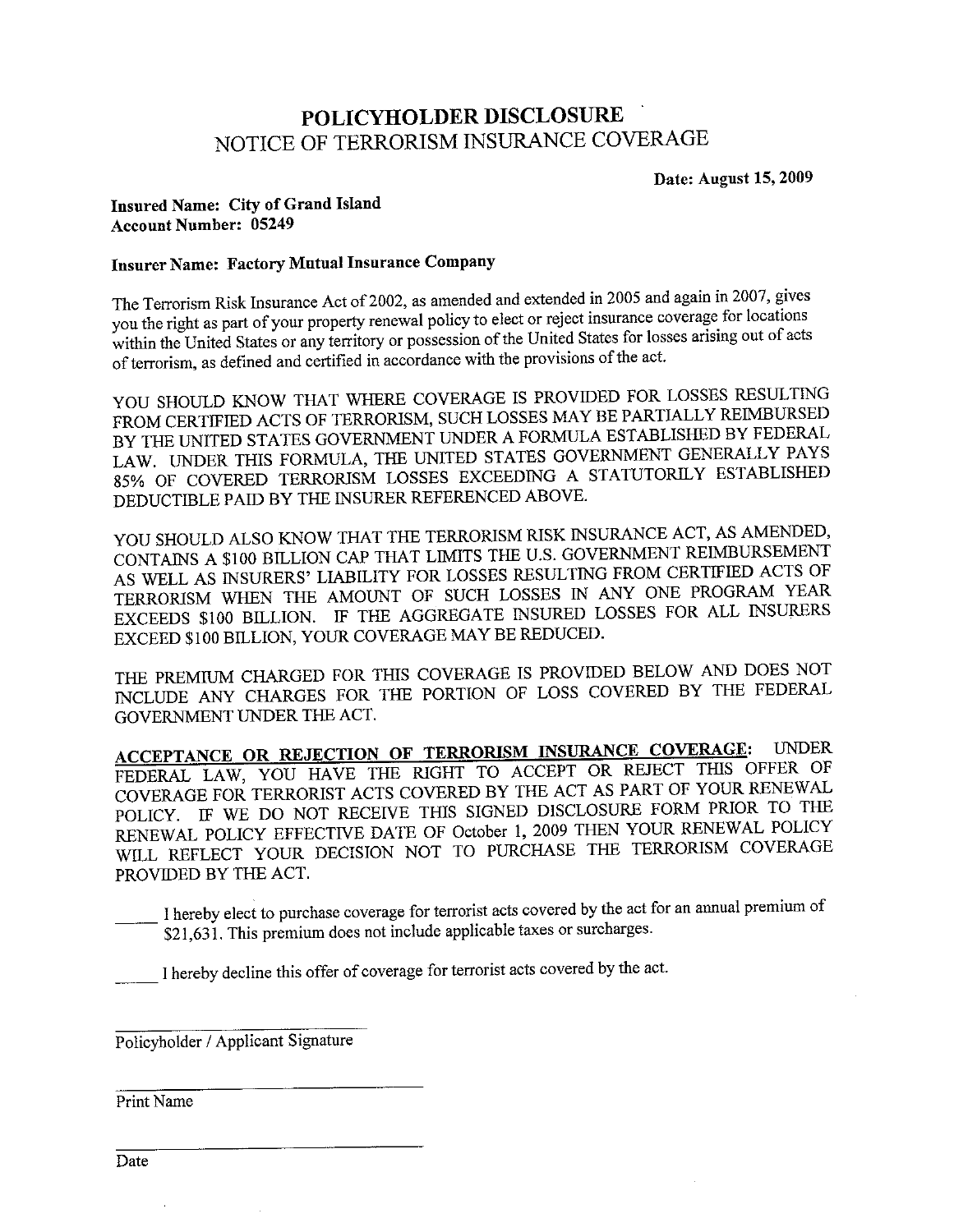

### **SUPPLEMENTAL UNITED STATES** CERTIFIED ACT OF TERRORISM ENDORSEMENT

This Endorsement is applicable to all insured Locations in the United States, its territories and possessions and the Commonwealth of Puerto Rico.

Coverage for "Certified Act of Terrorism" Under The Terrorism Risk Insurance Act of 2002, as amended.

In consideration of a premium charged of USD21,631 this Policy, subject to the terms and conditions therein and in this Endorsement, covers direct physical loss or damage to insured property and any resulting TIME ELEMENT loss, as provided in the TIME ELEMENT section of the Policy, caused by or resulting from a Certified Act of Terrorism as defined herein.

Notwithstanding anything contained elsewhere in this Policy, any exclusion or limitation of terrorism in this Policy and any endorsement attached to and made a part of this Policy, is hereby amended to the effect that such exclusion or limitation does not apply to a "Certified Act of Terrorism" as defined herein. This amendment does not apply to any limit of liability for a Certified Act of Terrorism, if any, stated under the LIMITS OF LIABILITY clause of the DECLARATIONS section of this Policy.

With respect to any one or more Certified Act(s) of Terrorism, this Company will not pay any amounts for which the Company is not responsible under the terms of the Terrorism Risk Insurance Act of 2002 (including subsequent action of Congress pursuant to the Act) which includes a provision stating that if the aggregate insured losses exceed USD100,000,000,000 during any program year, neither the United States Government nor any insurer that has met its insurer deductible shall be liable for the payment of any portion of the amount of such losses that exceed USD100,000,000,000. If the aggregate insured losses for all insurers exceed USD100,000,000,000, your coverage may be reduced.

The coverage provided under this Endorsement for "Certified" losses caused by acts of terrorism will be partially reimbursed by the United States Government under a formula established by Federal Law. Under this formula, the United States pays 85% of covered terrorism losses exceeding a statutorily established retention by the insurer referenced in this Policy. The premium charged for this coverage is provided above.

The terms and limitations of any terrorism exclusion, or the inapplicability or omission of a terrorism exclusion, do not serve to create coverage for any loss which would otherwise be excluded under this Endorsement or the Policy.

The coverage provided by this Endorsement only applies to a Certified Act of Terrorism.

Reference and Application: The following term(s) means:

Form FMG7308

Page 1 of 2

Edition January 2008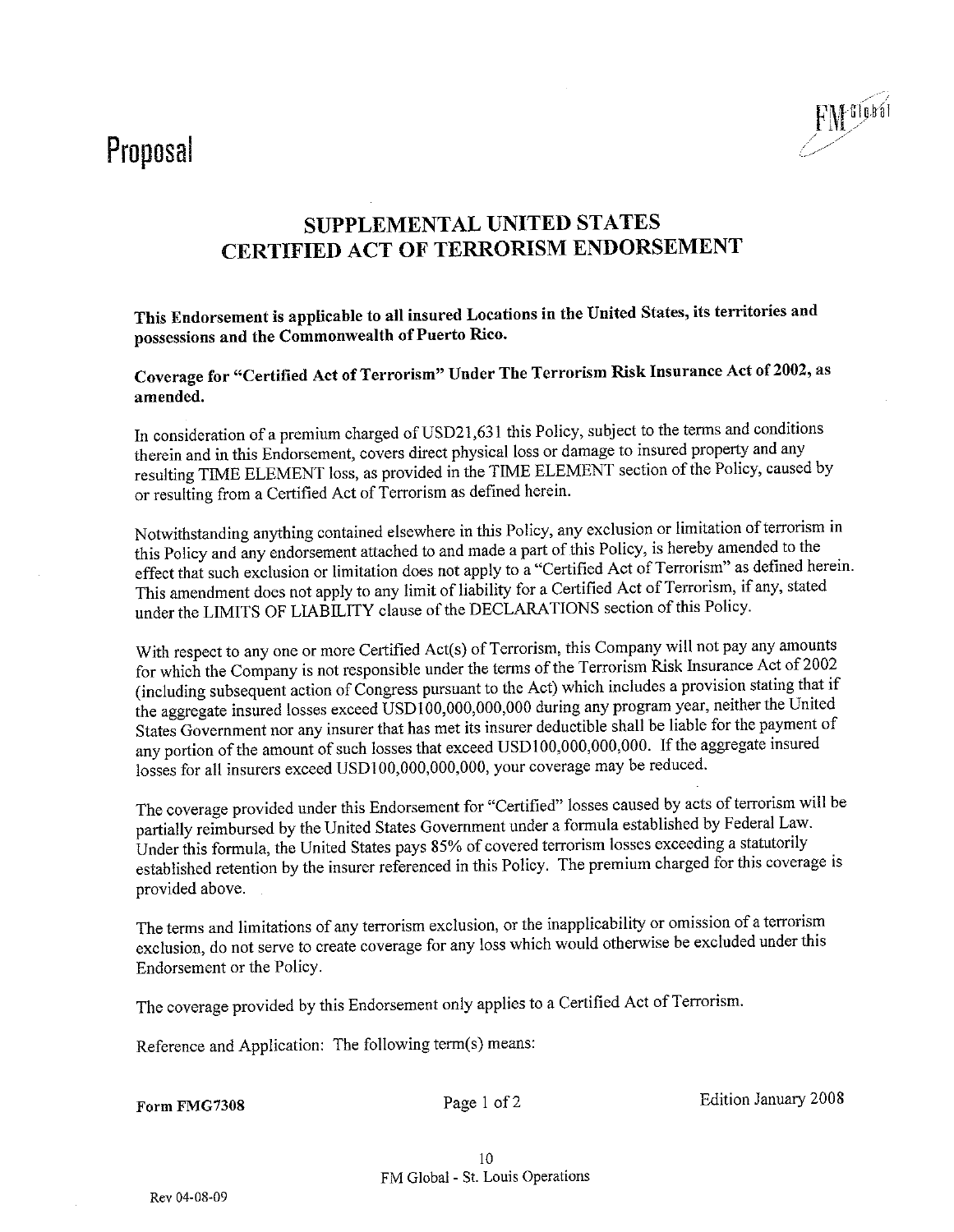

Certified Act of Terrorism:

A "Certified Act of Terrorism" means any act that is certified by the Secretary of the Treasury, in concurrence with the Secretary of State, and the Attorney General of the United States, to be an act of terrorism pursuant to the federal Terrorism Risk Insurance Act of 2002 as amended and extended in 2005 and in 2007. The criteria contained in that Act for a "Certified Act of Terrorism" include the following:

a. The act resulted in aggregate losses in excess of USD5,000,000; and

b. The act is a violent act or an act that is dangerous to human life, property or infrastructure and is committed by an individual or individuals as part of an effort to coerce the civilian population of the United States or to influence the policy or affect the conduct of the United States Government by coercion.